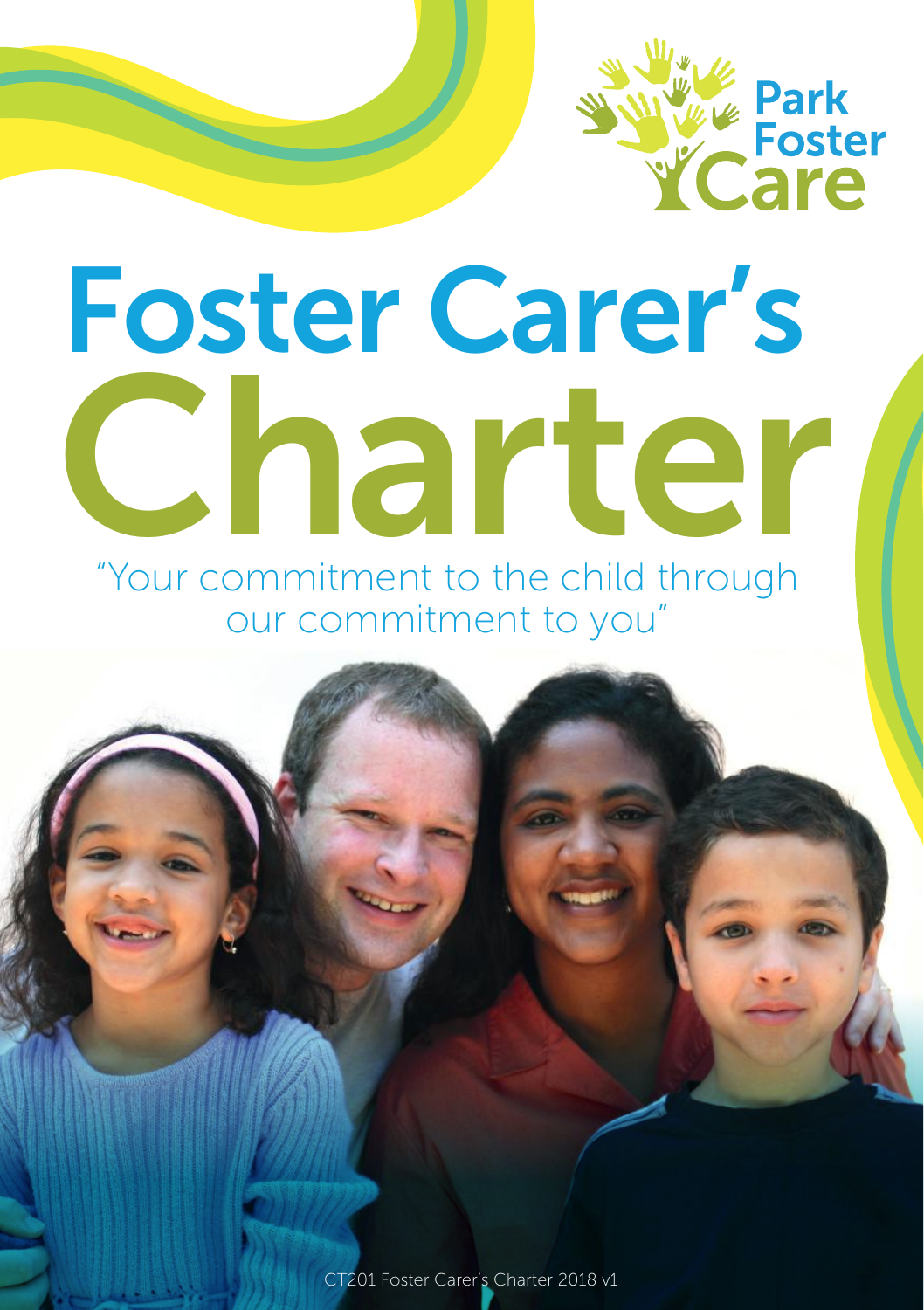## A child's relationship with their foster carer can make the biggest difference in the child's life.

- Our aim is to ensure that the children and young people looked after by our foster carers experience as full a life as possible
- We aspire to supporting children and young people to develop their own identities and reach their potential

#### And….

● Above all we want the children and young people living with our foster carers to feel as much a part of their foster family as possible

## Park Foster Care's commitment to you to make this happen

- Working in Partnership with you
- Accurate information sharing
- Clarity about delegated responsibility
- Support for you and your family
- $\bullet$  A clear learning and development pathway
- Fair treatment
- Communication and consultation

Here at Park Foster Care we recognise the enormous contribution you make as a foster carer. We value the skills, experience and knowledge that each of our foster carers brings to the role. Park's Foster Carers Charter is our pledge to support you in the amazing job that you do as a foster carer.

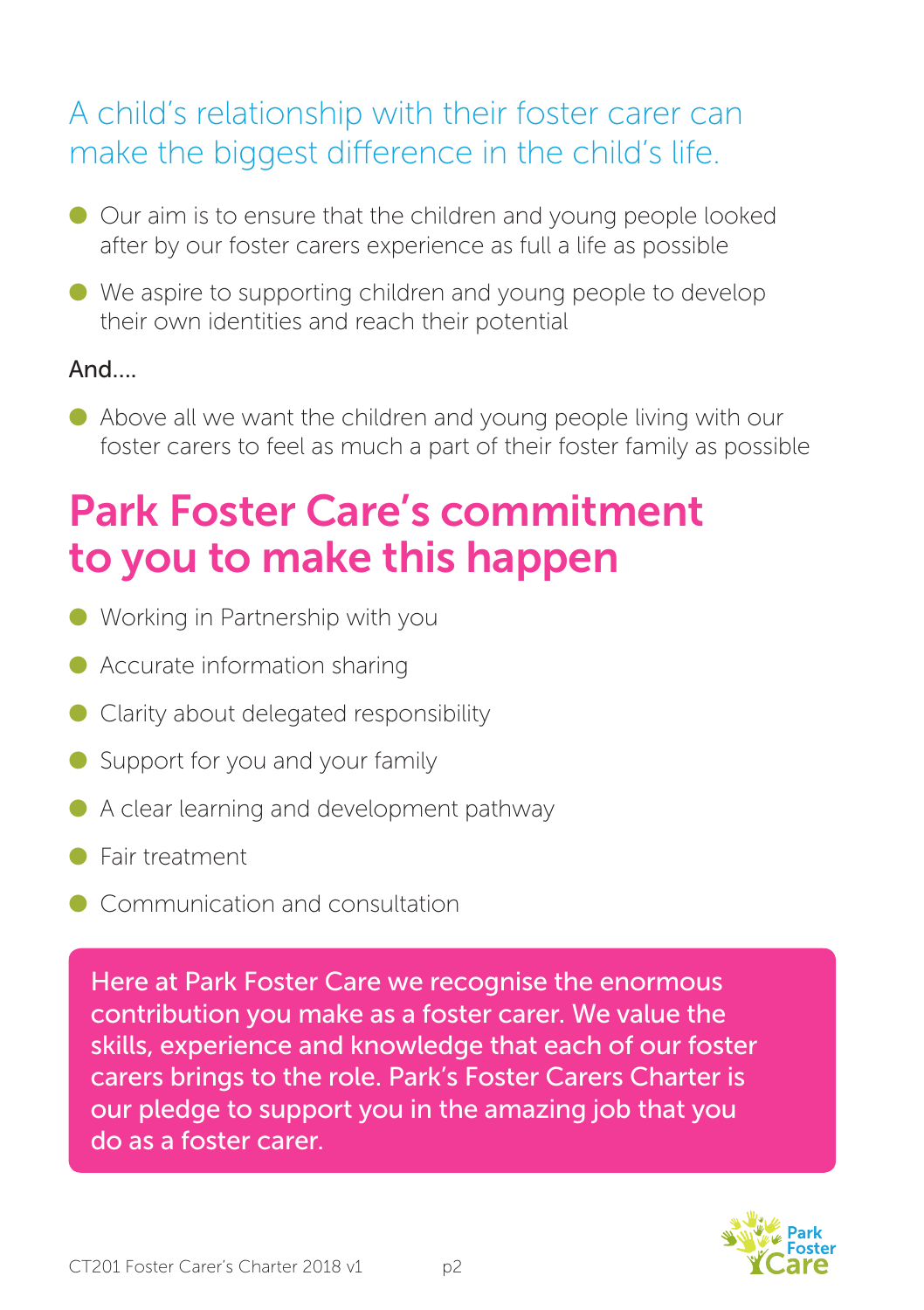## Commitment 1: Working in Partnership

At Park Foster Care 'Working in Partnership' is not just a phrase, it is an expectation of our working relationship with you. What you have to say is important and we will strive to ensure that you and the child are empowered to play an active role in the care planning decisions.

#### We will:

- Ensure that we and other professionals respect your role as a competent and essential member of the team around your foster child
- Value your skills and expertise equally to those of other professionals

### Commitment 2: Information

Everybody has a story and for a foster carer the story of the child is invaluable. At Park Foster Care we will ensure that you are given accurate and comprehensive information relating to the child.

- Ensure that there is a 'Placement' Agreement' drawn up in discussion with you and agreed with you in advance or immediately after a child is placed with you
- Ensure you have a copy of the child's most recent Local Authority Care Plan in addition to the child's placement request (and Child Permanence report if available)
- Support you by attending all statutory reviews with you, care planning meetings and any other relevant meetings

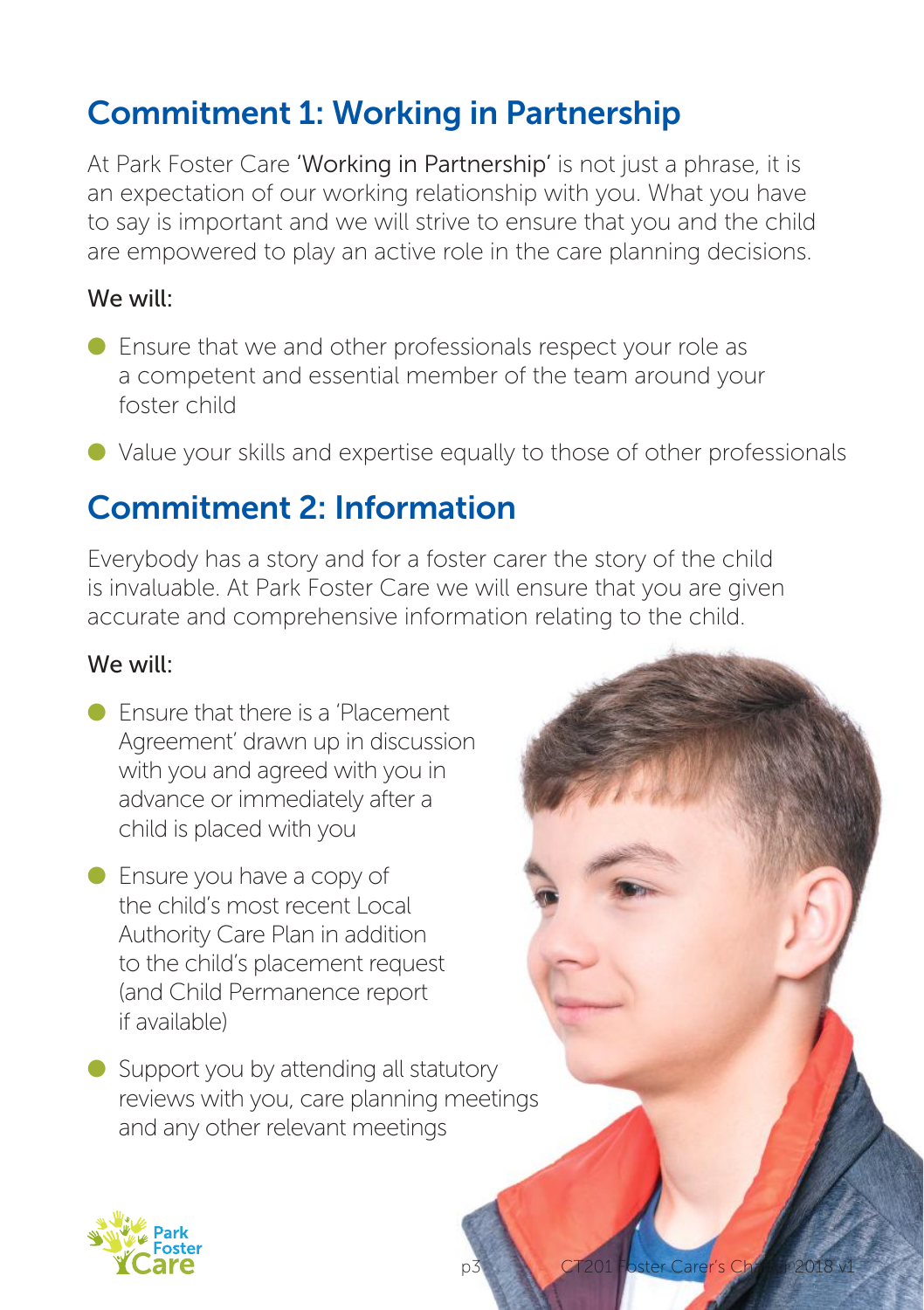## Commitment 3: Clarity about Decisions

We recognise that in order for children to live a full family life foster carers must be able to make decisions regarding the children they foster. Park Foster Care regard the issue of 'delegated authority' as a fundamental factor in reducing the sense of difference for foster children.

- Whenever possible make sure that the plans for your foster child are clear at the start of the foster placement so that you and everybody else knows who is responsible for what
- Support you to make reasonable, timely and appropriate decisions for your foster child in making sure that they are not disadvantaged for being in foster care
- Strive to ensure that the child's parents understand the role of our foster carers in a manner that does not exclude or encroach on their rights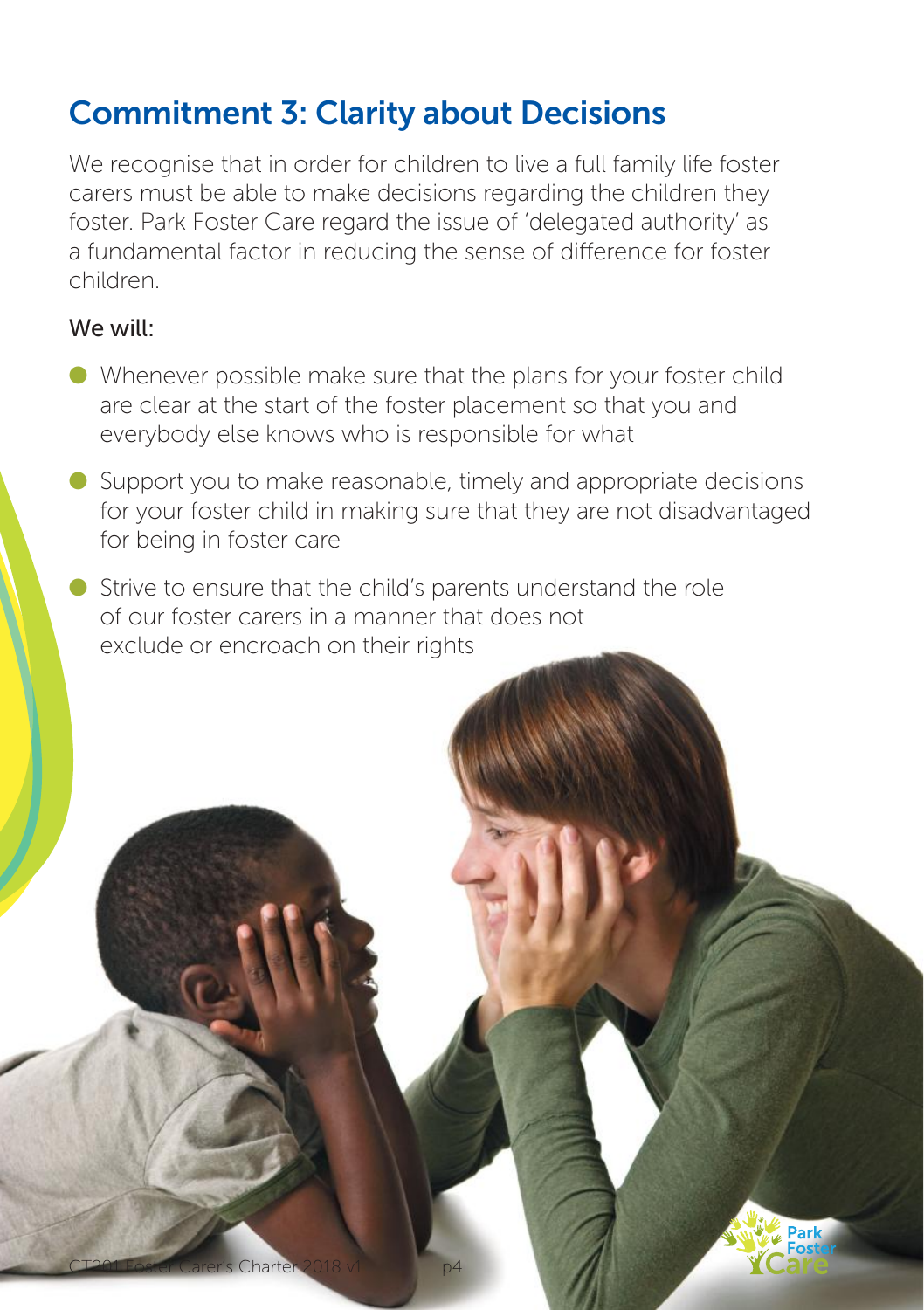## Commitment 4: Support

We recognise that fostering can be an isolating and challenging task and appropriate and timely support makes all the difference to the fostering family and to the child in your care.

- $\bullet$  Respond positively to requests for additional support;
- Provide you with high quality supervision visit you at least monthly increasing in response to need;
- Value and support your own children with support groups and advice;
- Formally review your progress, achievements and support needs every year giving you honest feedback;
- Provide you with access to 24 hour support from our Supervising Social Workers;
- Access to our Education Advisor:
- Prompt payment of allowances, expenses and fees;
- $\bullet$  Ensure a monthly carers support group within your area;
- $\bullet$  In more complex parenting situations provide you with access to our one to one consultations and / or psychological input

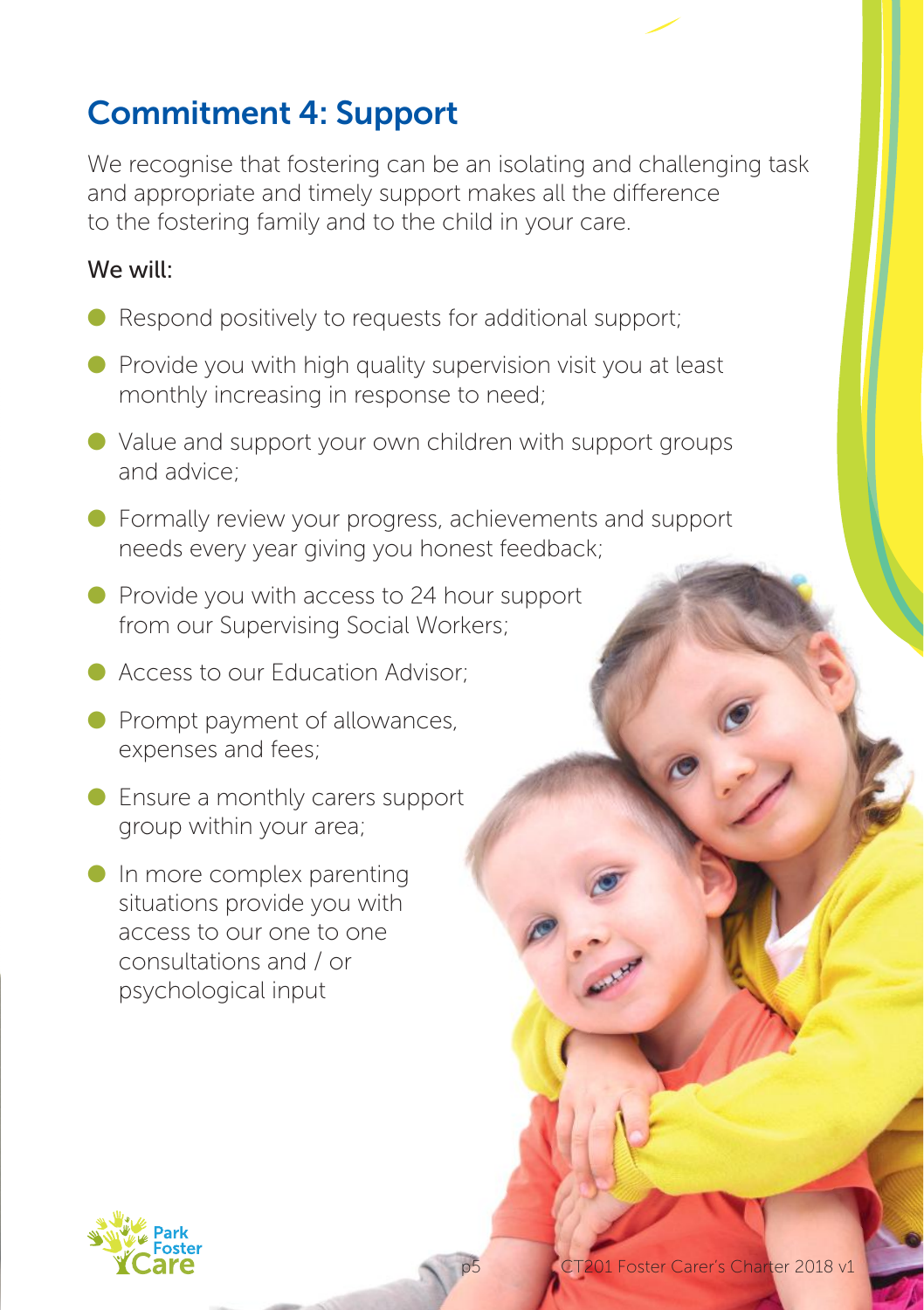## Commitment 5: Learning and Development

At Park Foster Care we are committed to your learning journey as a foster carer. Most foster carers already have the right aptitude and personal attributes that make them good carers. However we recognise that being a foster carer brings with it some very difficult challenges. We know that you are as committed as we are in getting things right for the children you are looking after and we will provide you with learning and development opportunities to reflect that commitment.

#### We will:

- Provide you and your family with appropriate and relevant training by trainers who understand the fostering task
- Invite you to attend a monthly Reflective Practice and / or Parenting Forum group at a venue accessible to you; providing a regular opportunity for carers to reflect upon their practice, sharing experiences and advice with each other and one of our supervising social worker's

● Provide one to one Reflective Practice sessions, where appropriate, to help you to develop your skills in responding positively to children with more complex emotional needs

- Support you to achieve your TSD (Training, Support & Development) Standards
- Provide a clear pathway for training that links with our financial reward programme for foster carers

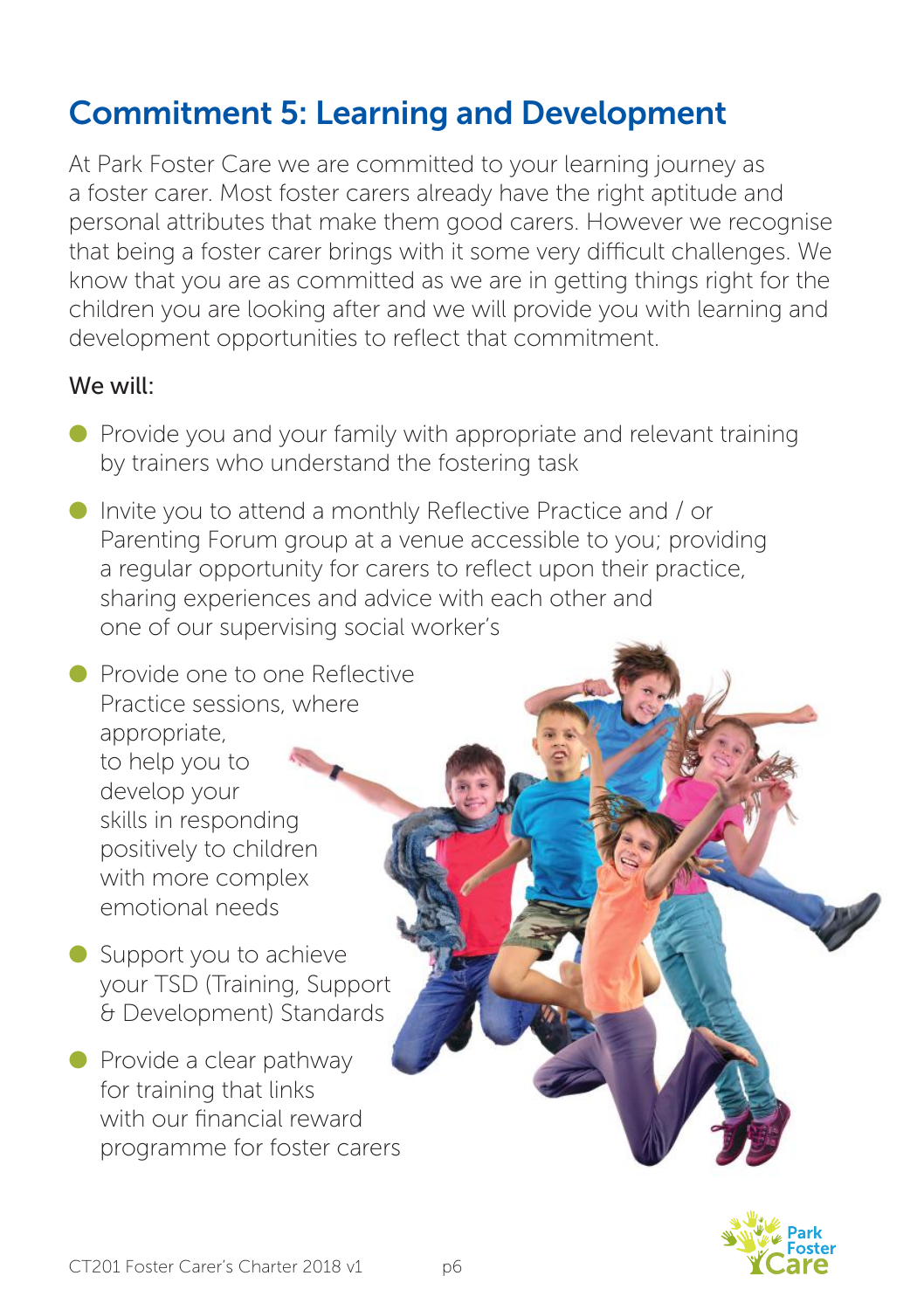## Commitment 6: Fair Treatment

We recognise that foster carers have a right to be treated fairly, no matter what the circumstances.

#### We will:

- Consult with you before changing terms and conditions
- Ensure openness in all of our discussions and communications with you
- $\bullet$  Ensure that you are treated with respect, kept informed and provided with support should you be subject to an allegation
- $\bullet$  Provide a framework for dealing with allegations and adhere to our agreed timescales

## Commitment 7: Communication, consultation and access

We believe that open and honest dialogue is the key to a good relationship.

- $\bullet$  Ensure that we consult with you in a meaningful way on matters that affect you
- Give you timely feedback from consultations.
- $\bullet$  Keep you informed of events and changes within the agency via out quarterly newsletter
- $\bullet$  Access through complaints and compliments procedure
- Access to senior staff at any time

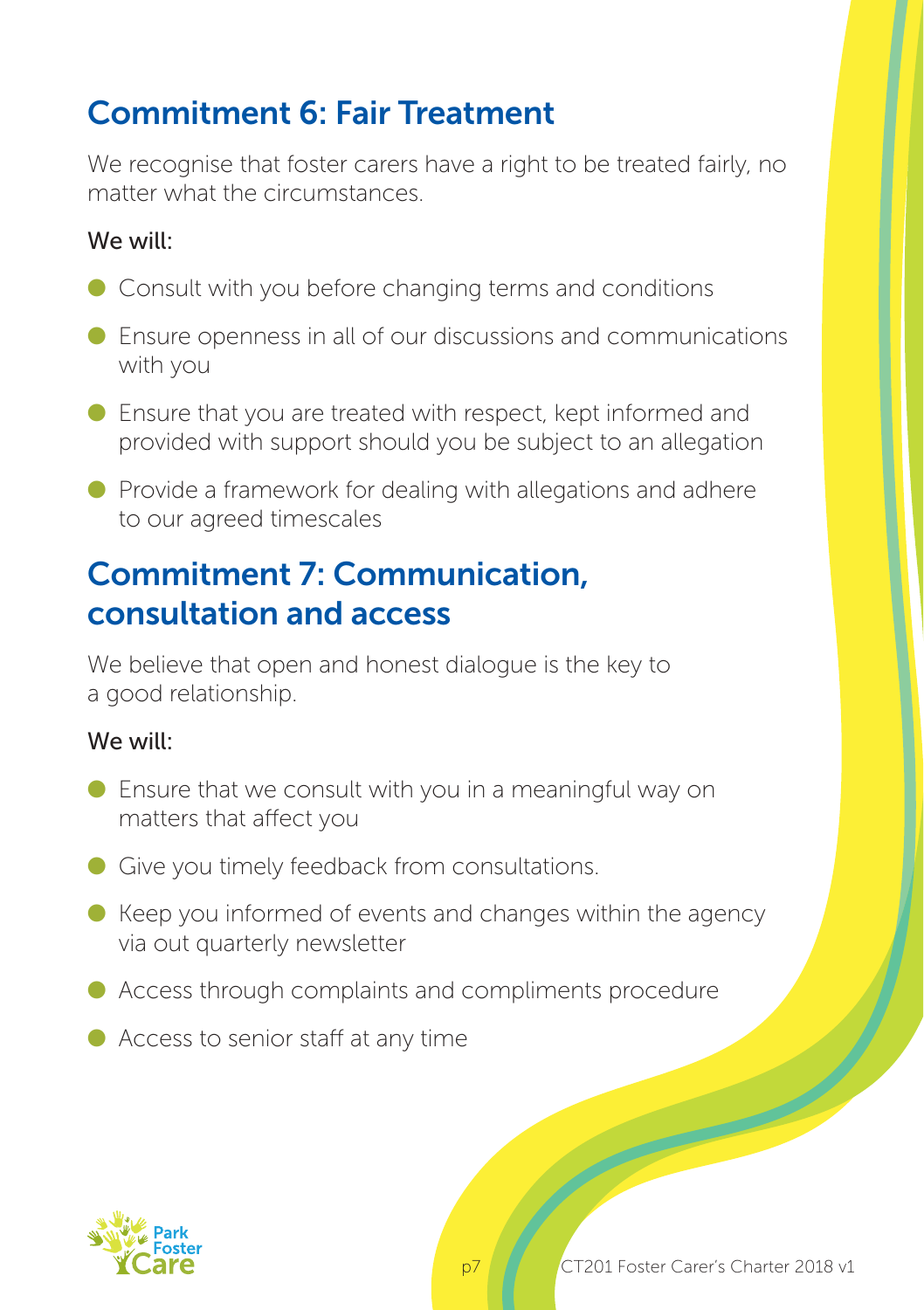# Park Foster Carers commitment to Park Foster Care

## Commitment 1: Working in Partnership

We will demonstrate a high standard of care and conduct.

#### We will:

- Demonstrate our expertise and make use of our skills to the best of our ability
- $\bullet$  Provide children with an experience of family life
- Attend meetings about the children and young people we care for
- $\bullet$  Work with the agencies involved with the child such as school, health and religious establishments
- $\bullet$  Show a willingness to work with birth parents, wider family and people significant in a child's life
- Meet the standards set out in fostering regulations and guidance and follow departmental policies and procedures
- Respect confidentiality

## Commitment 2: Respect for the Child

Every child and young person should be respected as an individual and be supported in meeting their needs and achieving their aspirations and potential.

- Respect and promote a child's religious, linguistic and cultural heritage
- $\bullet$  Afford the same level of protection and care to a child as we would our own child in accordance with the national minimum standards
- $\bullet$  Ensure the child has the right to make decisions regarding their own lives, as appropriate to their age and understanding

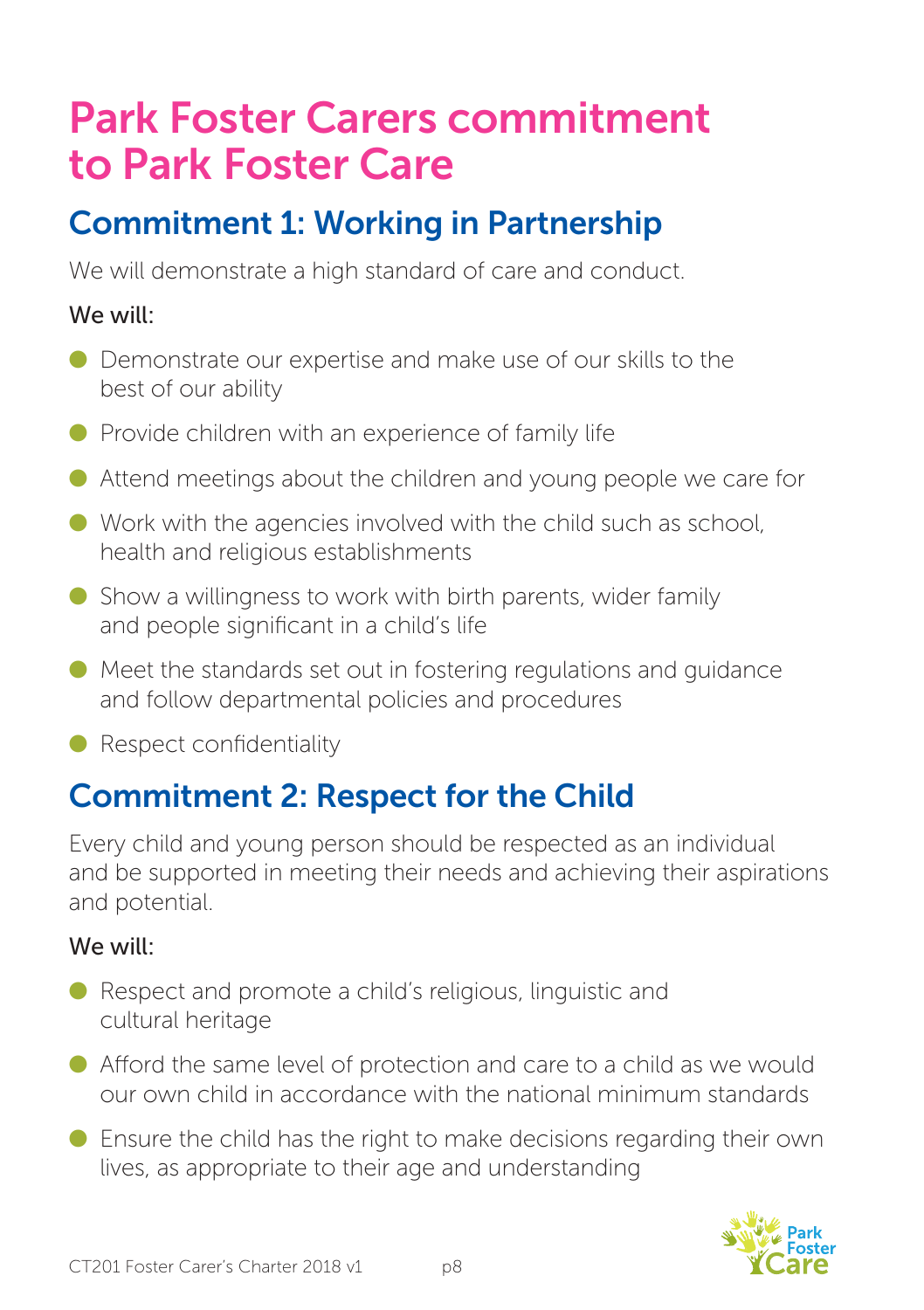

## Commitment 3: Information

We believe that open and honest dialogue is the key to a good relationship.

#### We will:

- Inform our supervising social worker about changes in our household
- $\bullet$  Inform our supervising social worker about any difficulties that arise for us

## Commitment 4: Learning, Development and Support

We must be enabled to access learning and development opportunities throughout our fostering career. This will ensure we have the skills and knowledge we need, and allow us to develop our practice in order that we can help transform the lives of the children we foster.

- $\bullet$  Be prepared to develop our skills throughout our fostering career
- Evidence that they can meet the seven standards of the TSD, within twelve months of approval
- Attend relevant training
- Take up opportunities offered to us
- $\bullet$  Let you know if we are unable to attend
- Attend and contribute to support groups.